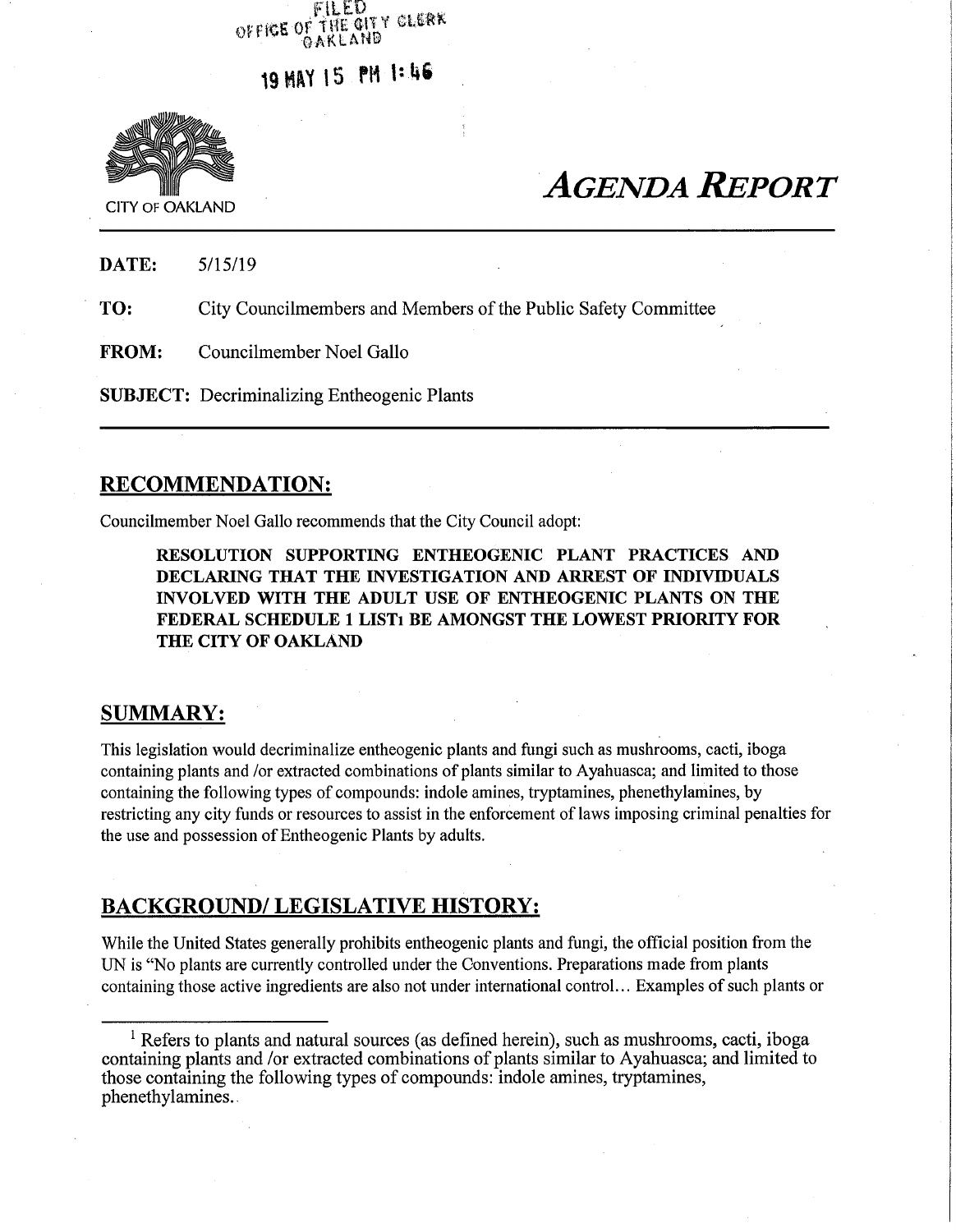plant material include ayahuasca, a preparation made from plants indigenous to the Amazon basin of South America, mainly a jungle vine (*Banisteriopsis caapi*) and another tryptamine-rich plant (*Psychotria viridis)* containing a number of psychoactive alkaloids, including DMT; the peyote cactus (*Lophophora williamsii),* containing mescaline; *Psilocybe* mushrooms, which contain psilocybin and psilocin; and iboga (*Tabernanthe iboga*), a plant that contains ibogaine and is native to the western part of Central Africa." However, the UN position is not recognized throughout the world, and the prohibition of entheogens differs for many different countries causing confusion and restricting those who could benefit simply due to the legal status of where they live.

Internationally, some mushrooms containing psilocybin are legal or decriminalized in Brazil, Jamaica, Netherlands, and Portugal. Within the United States, Denver voters recently approved of Initiative 301 to decriminalize mushrooms containing psilocybin. The official statement from Denver Mayor Hancock and the Denver City Attorney's office following the vote is that they will "respect the decision of the voters and the Denver Police Department will enforce the law accordingly." In New Mexico, the status of mushrooms containing psilocybin are in a grey area. In 2005, the Court of Appeals of New Mexico (State v Pratt) concluded "acts of cultivating or growing mushrooms, even if by artificial means, are not prohibited." In 2000, the Coordination Centre for the Assessment and Monitoring of new drugs (CAM) carried out a risk assessment on mushrooms containing psilocybin and concluded the risk to the health of the individual, the public health, and the public order was judged to be low.

Internationally, iboga is not prohibited in Gabon, and in fact, is considered a national treasure. In New Zealand, Brazil, and South Africa, ibogaine is available through prescription or license. Iboga/ine is unregulated in Mexico and not specifically prohibited in the Netherlands, where many ibogaine treatment centers exist for treating addiction. Within the United States, legislative bills have been introduced in New York (2015), Vermont (2016), and most recently proposed in Iowa (2019) seeking to reclassify ibogaine and encouraging research on ibogaine for the treatment of opioid dependency.

Internationally ayahuasca, a plant preparation containing DMT, is not prohibited in countries such as Peru, Costa Rica, and in Brazil specifically for spiritual purposes. According to Herbert Schaepe (2001), the UN International Narcotics Control Board's position is as follows: "No plants (natural materials) containing DMT are at present controlled under the 1971 Convention ofPsychotropic Substances. Consequently, preparations made ofthese plants, including ayahuasca are not under international control and, therefore, not subject to any of the articles of the 1971 Convention." While still prohibited in the United States, the Supreme Court has given protection to one church for the sacramental use of ayahuasca under the Religious Freedom Restoration Act of 1993 in Gonzales, et al. v. O Centro Espirita Beneficente Uniao do Vegetal et al. (opinion delivered by Chief Justice Roberts). In 2009, the United States District Court for the District of Oregon protected ayahuasca use for the Church of the Holy Light of the Queen.

Within the United States, sacramental peyote practices such as found in the Native American Church gained legislative protection for religious practices through the Religious Freedom Restoration Act of 1993 and the American Indian Religious Freedom Act Amendments in 1994. However, despite specific religious exemption for possessing peyote in California, it is illegal to grow or cultivate despite concerns around peyote's sustainability. Individual states recognize peyote as a sacrament for various populations and intentions, specifying exemptions ranging from Native American descent only, to anyone with sincere religious intent.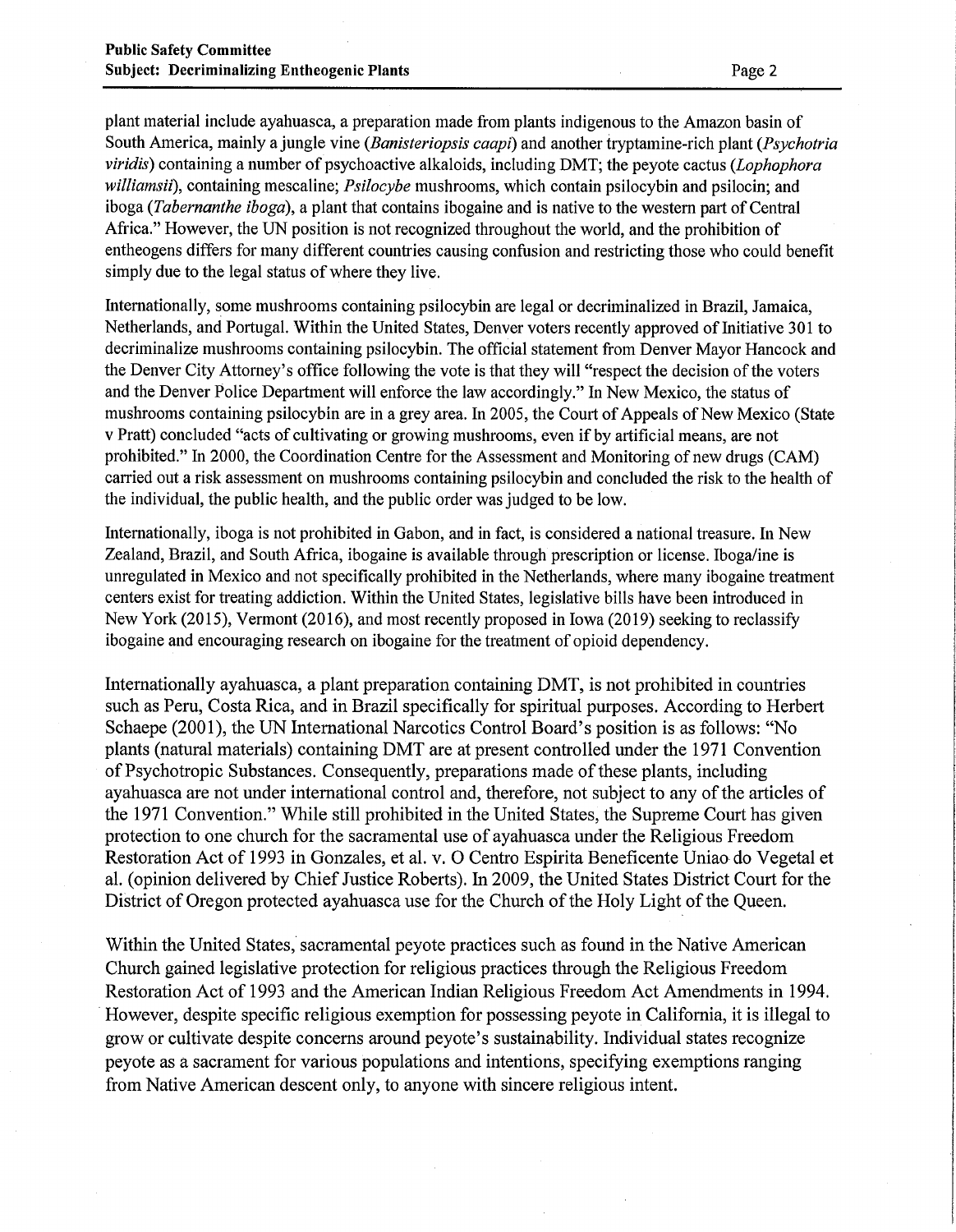## ANALYSIS:

For millennia, cultures have respected entheogenic plants and fungi for providing healing, knowledge, creativity, and spiritual connection. Recently, scientific studies are demonstrating entheogens can be beneficial for treating conditions such as end-of-life anxiety, substance abuse, addiction, clusterheadaches, PTSD, neurodegeneration, anxiety, obsessive-compulsive disorder, and treatment resistant depression, as well as reduce rates of intimate partner violence and recidivism. On October 2018, the U.S. Food and Drug Administration (FDA) granted Breakthrough Therapy designation for studies on psilocybin therapy for treatment-resistant depression, supporting the Federal position that there can be medical benefits to natural substances on Schedule 1. In addition to treating a variety of conditions, entheogens can also be valuable for personal and spiritual growth. A Johns Hopkins study on healthynormals" found over 75% of the respondents considered their psilocybin experience to be one of the top five most meaningful experiences oftheir lives. Yet despite numerous studies showing the potential benefits of entheogenic plants and fungi, they are Schedule 1, meaning they have no medical value, and are highly addictive, both of which have proven to be false. This also sets up a false dichotomy, privileging and requiring authorization through the medical system to be Federally decriminalized, while Indigenous groups throughout the world have been engaging in entheogenic plant and fungi practices for millennia without needing the approval of the Western medical system.

The development of scientific and medical research and FDA Break Through designation provides support for centuries of anecdotal evidence emerging from traditional entheogenic cultures. Unfortunately, the development of the synthetic compounds required for FDA trials, such as psilocybin (which occurs naturally in Psilocybe mushrooms) may cost upwards of \$7-10,000 per gram, and must be prescribed by a medical or clinical professional. Residents of Oakland expressed concern that this dominant model will have high barriers of entry, both in cost and ethos, for those most in need, limiting their opportunities. For those who could afford the treatment, fit the inclusion criteria, and were willing to have their experience with a clinician or a therapist, they would still need to rely upon a laboratory made synthetic compound created by the pharmaceutical industry. The consequences ofthis reliance are people are dependent on industry and authority for access to entheogenic experiences, disconnecting them from their place in the natural ecosystem. By choosing to decriminalize nature, this empowers Oakland residents to be able to grow their own entheogens, share them with their community, and choose the appropriate setting for their intentions. As this national conversation on entheogens grows, we feel it is essential to influence the debate now and take a stand for disenfranchised communities who may be left out ofthe dominant model by opening a way for individual and community access.

This initiative aims to empower the Oakland community by restoring their relationship to nature. The Oakland community behind this initiative believe it is an inalienable right to develop their own relationship with nature, both as a measure of personal liberty and to embrace what it means to be human on Planet Earth. Entheogenic plant practices have long historical roots in the Americas, Africa, Asia, and Europe, yet this connection was severed for most of the global population long ago. Decriminalizing nature provides individual and community sovereignty to explore different levels of the human experience, including mystical and spiritual states of consciousness. By supporting this initiative, further educational outreach and support can emerge from the underground and provide Oakland residents with tools and resources to empower communities to share knowledge and continue building an above-ground infrastructure around entheogens. The depth and diversity of the Oakland community demands a path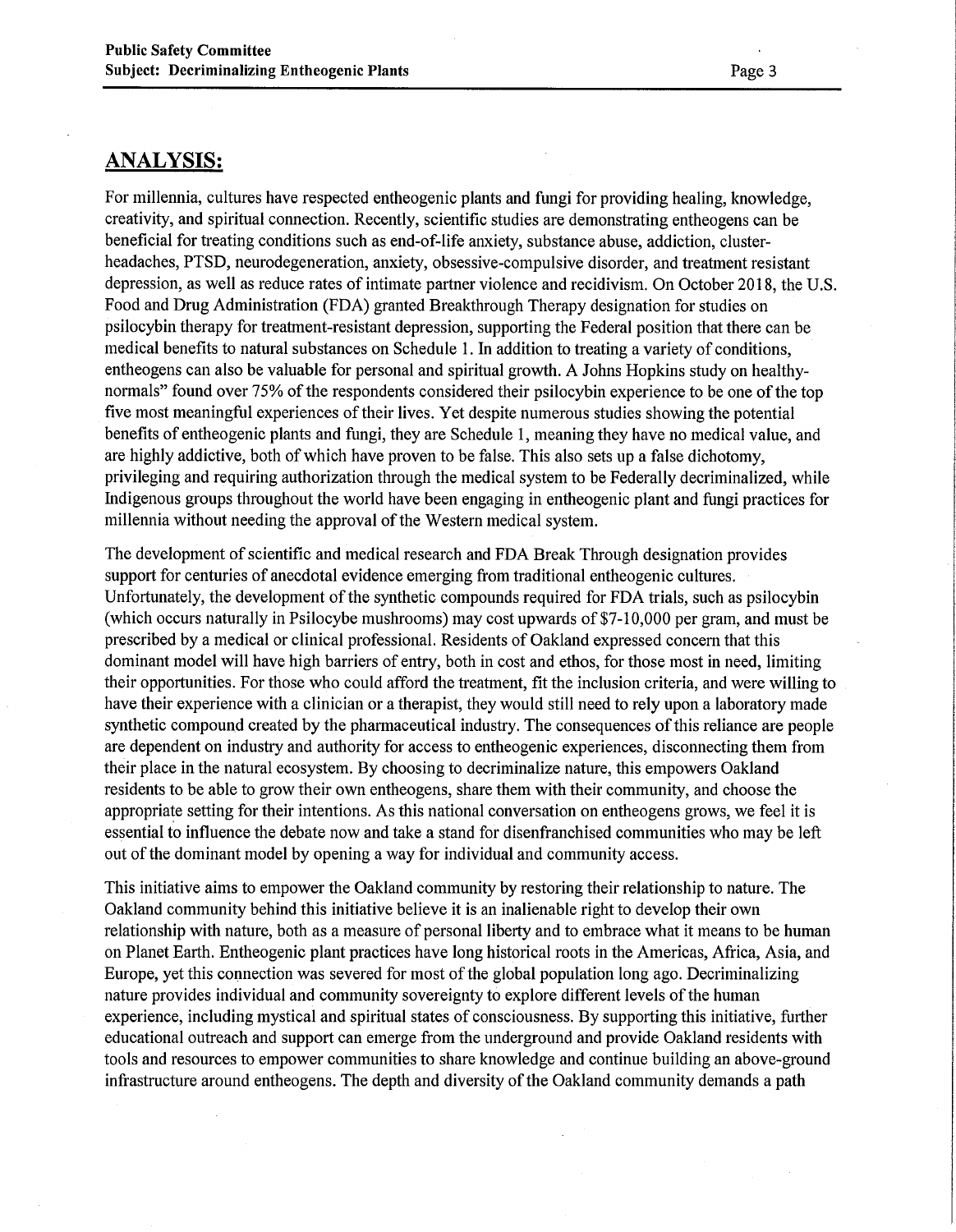toward equitable access, and Oakland has a unique opportunity to lead by example, and guide the nationwide conversation.

## FISCAL IMPACT;

The legislation would reduce resources that would be spent to assist in the enforcement of laws imposing criminal penalties for the use and possession of Entheogenic Plants by adults.

## PUBLIC OUTREACH/INTEREST:

Decriminalize Nature Oakland (DNO) began their outreach at the beginning of 2019, discussing their intentions with residents and City of Oakland officials, including Councilmember Noel Gallo and his colleagues. DNO hosted their first public educational event in Temescal in March and had over 175 attendees and the participation of seven community organizations. DNO has begun a robust social media campaign, and has already been mentioned in Forbes, Rolling Stone, and the Washington Post. DNO has the support of Bay Area organizations such as Sacred Garden Community, Entheogenic Research, Integration, and Education (ERIE), Psychedelic Society SF, the 9/20 Coalition, Bloom Network, Operation EVAC, Sage Integrative Health, Root Wisdom, and Supernova Women, many ofwhom have been providing educational resources to the Bay Area on this topic for years. DNO will continue to conduct outreach about this legislation with community representatives throughout Oakland.

## COORDINATION:

This report was reviewed by the Office of Councilmember Noel Gallo-District 5 and Decriminalize Nature Oakland.

## SUSTAINABLE OPPORTUNITIES

**Economic:** Decriminalize Nature Oakland (DNO) believes entheogenic plants and fungi should not be commodified, but services surrounding entheogenic plant practices will bring opportunities to the Oakland community, such as facilitators, hospice care, addiction therapists, educators, researchers, and entheogenic integration support. Additional economic opportunities include the development of gardens, community centers, collectives, and trade schools to offer accessible education and resources.

**Environmental:** The entire DNO campaign brings attention to the environment and how it is being affected by our disconnection to nature. In addition, DNO supports educational outreach on gardening and planting sacred plants for gardens and natural beautification.

**Social Equity:** DNO is creating and protecting an opportunity for equitable access by allowing home grows or personal gardens, where Oakland residents can develop their own relationship with nature, free from external interference. DNO's approach to social equity also includes bringing general awareness and information to the community, as well as access to entheogenic specific knowledge such as facilitator training, gardening and botany workshops, and guidelines and mentorship for developing peer integration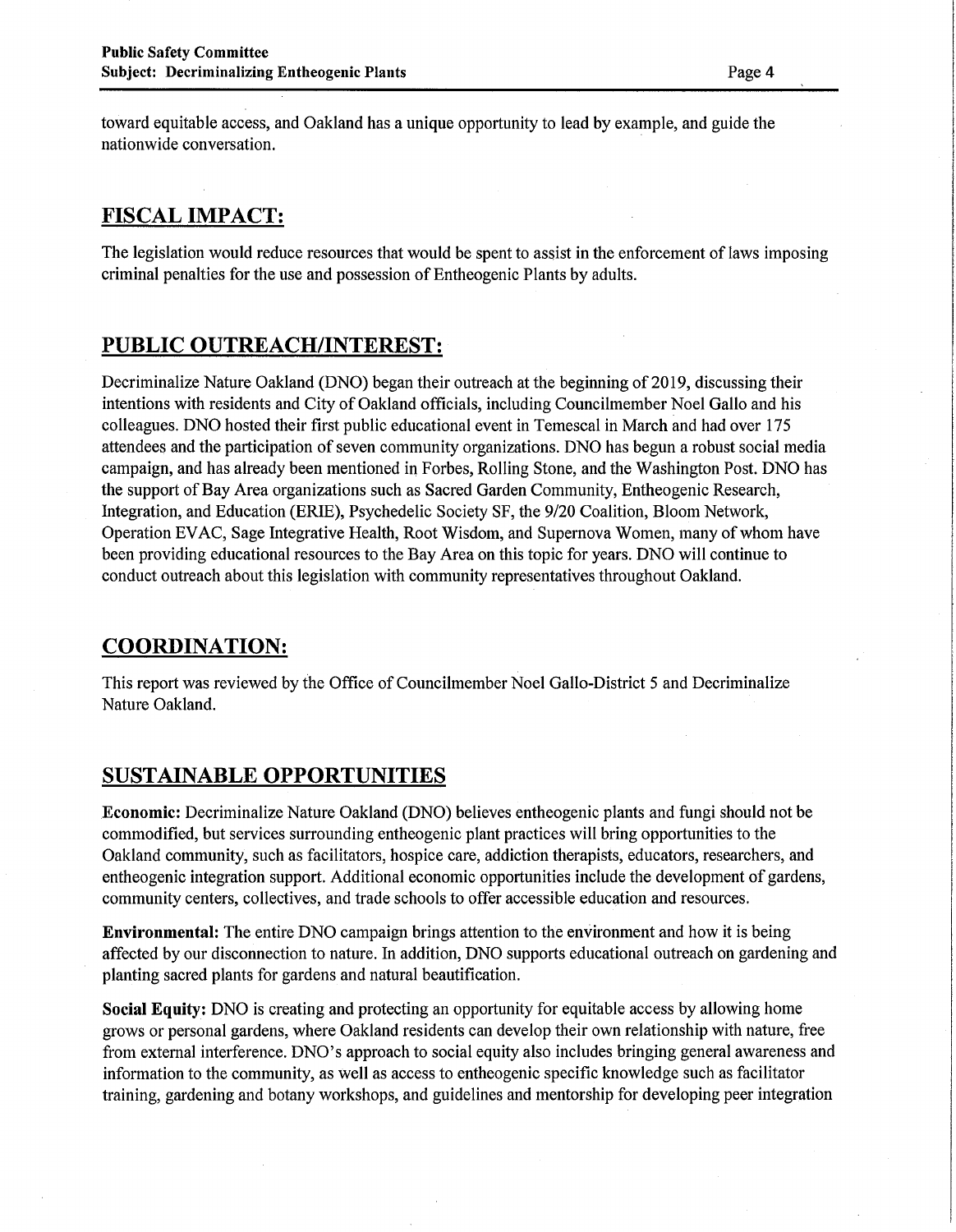circles. Since DNO believes entheogens should not be commodified, there will be no sales of entheogenic plants and fungi and we will work closely with local communities to share resources. As an approach to accessibility also includes those individuals who cannot grow their own entheogens for a variety of reasons, concepts such as collectives could provide a space to have an experience, or "road people" who could visit those in hospice care or unable to leave their home.

For questions regarding this report, please contact Mar Velez, Office of Councilmember Noel Gallo at (510) 238-6126.

Respectfully submitted,

Councilmember Noel Gallo, District 5

Prepared by: Mar Velez, Office of Councilmember Noel Gallo, District 5

Attachments: <sup>A</sup> - Proposed Resolution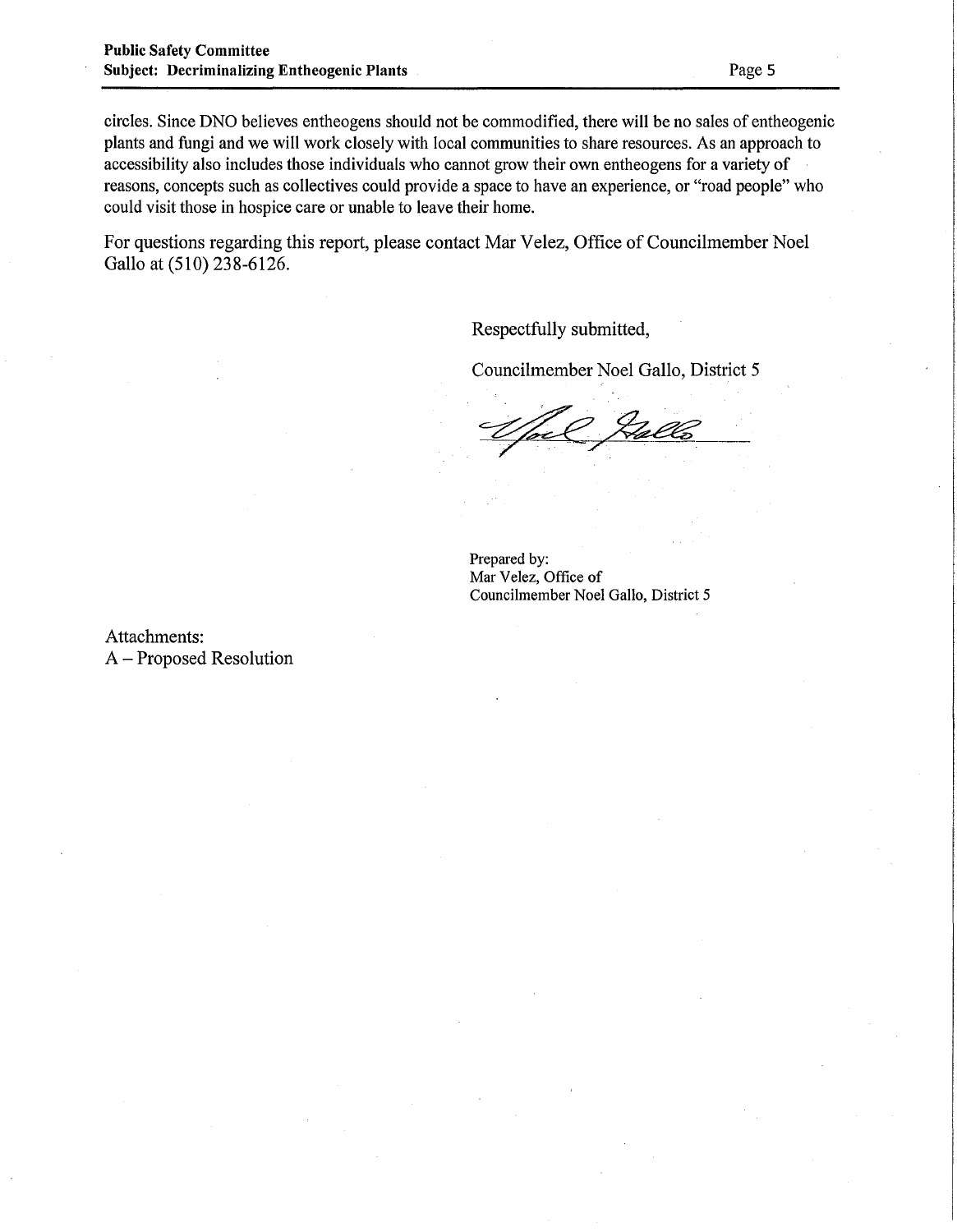FILED OFFICE OF THE CITY CLERK *DAKLAND* 

*19my is Uks*

Approved as to Form and Legality

*/* <sup>7</sup> ^Qjty^ftornjV's Office

## **OAKLAND CITY COUNCIL**

## **RESOLUTION NO. C.M.S.**

#### **INTRODUCED BY COUNCILMEMBER NOEL GALLO**

#### **RESOLUTION SUPPORTING ENTHEOGENIC PLANT PRACTICES AND DECLARING THAT THE INVESTIGATION AND ARREST OF INDIVIDUALS INVOLVED WITH THE ADULT USE OF ENTHEOGENIC PLANTS ON THE FEDERAL SCHEDULE <sup>1</sup> LIST' BE AMONGST THE LOWEST PRIORITY FOR THE CITY OF OAKLAND**

**WHEREAS,** Entheogenic Plants, based on the term "entheogen", originally conceived by Ott, Ruck, and other colleagues from a working group of anthropologists and ethnobotanists in 1979; and defined herein as the full spectrum of plants, fungi, and natural materials deserving reverence and respect from the perspective of the individual and the collective, that can inspire personal and spiritual well-being', can benefit psychological" and physical wellness"', and can reestablish human's inalienable and direct relationship to nature; and

WHEREAS, substance abuse<sup>iv</sup>, addiction, recidivism<sup>v</sup>, trauma, post-traumatic stress symptoms, chronic depression, severe anxiety<sup>vi</sup>, end-of-life anxiety, grief<sup>vii</sup>, diabetes<sup>viii</sup>, cluster headaches<sup>ix</sup>, and other conditions are plaguing our community and that the use of Entheogenic Plants have been shown to be beneficial to the health and well-being of individuals and communities in addressing these afflictions via scientific and clinical studies and within continuing traditional practices, which can catalyze profound experiences of personal and spiritual growth; and

**WHEREAS,** practices with Entheogenic Plants have long existed and have been considered to be sacred to human cultures and human interrelationships with nature for thousands of years<sup>x</sup>, and continue to be enhanced and improved to this day by religious and spiritual leaders, practicing professionals, mentors, and healers throughout the world, many of whom have been forced underground; and

**<sup>1</sup>** Refers to plants and natural sources (as defined herein), such as mushrooms, cacti, iboga containing plants and/or extracted combinations of plants similar to Ayahuasca; and limited to those containing the following types of compounds: indole amines, tryptamines, phenethylamines.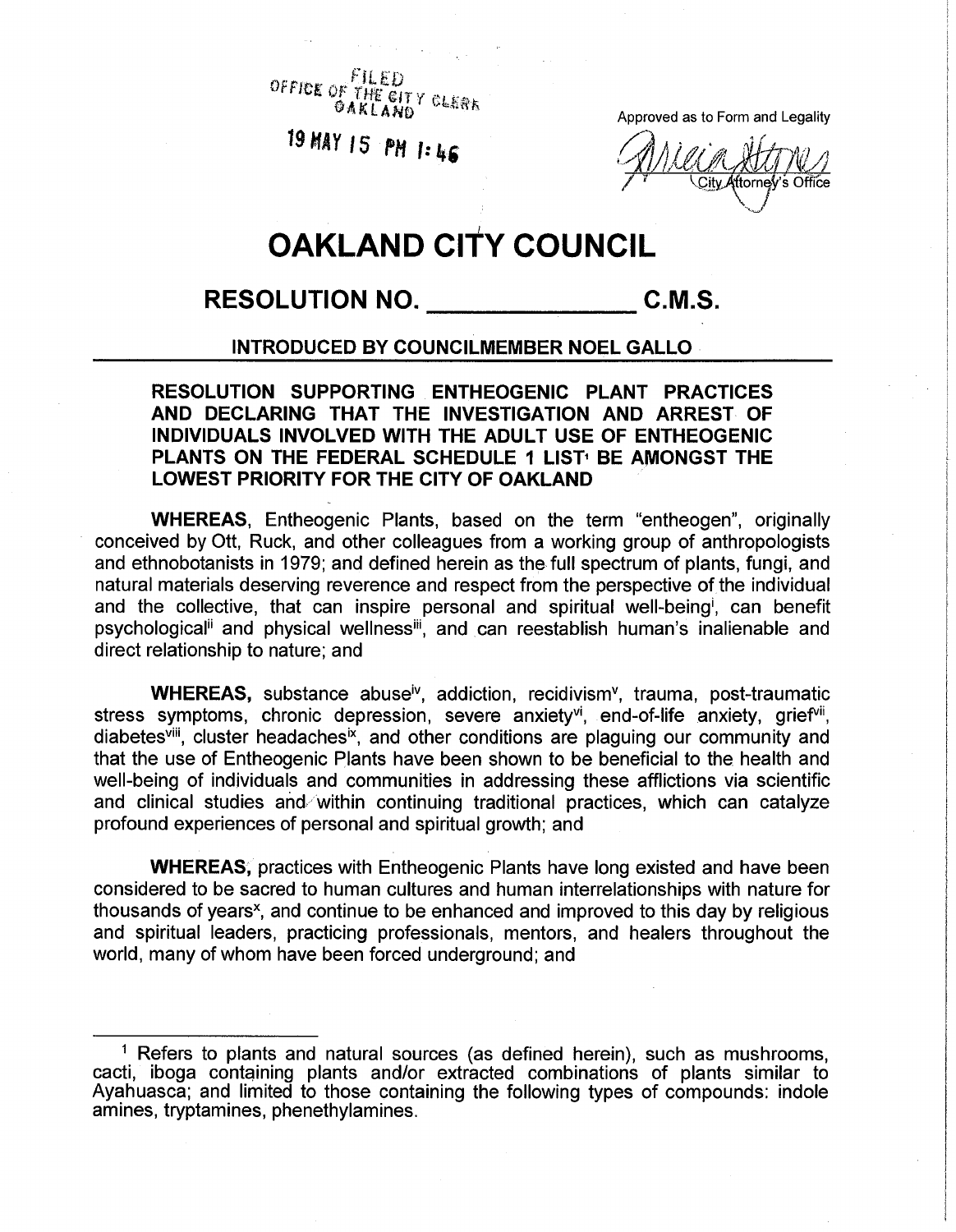**WHEREAS,** seeking to improve their health and well-being through the use of Entheogenic Plants use them in fear of arrest and prosecution; and

**WHEREAS,** the Entheogenic Plant practices of certain groups are already explicitly protected in the U.S. under the doctrine of religious freedom -- the Native American Church's use of peyote and the use of ayahuasca by two other churches, a Santo Daime congregation and the Uniao do Vegetal; and

**WHEREAS,** The United Nations considers Entheogenic Plant material used for ritual purposes as excluded from Schedule <sup>1</sup> substances; and

**WHEREAS,** Entheogenic plants containing ibogaine, for example, have been shown to alleviate treatment resistant cases of opiate and methamphetamine addiction at significantly higher rates than all other treatments for addiction<sup>xi</sup>. In addition, ibogaine is reported to be beneficial for addiction therapy related to specific work-related PTSD encountered by first responders such as EMT, police, and firefighters, as well as military veterans; and

**WHEREAS,** Entheogenic Plants or combinations of plants such as Ayahuasca that contain forms of DMT, a naturally occurring compound in the human body that is listed as a Schedule <sup>1</sup> substance, can lead to experiences that are reported as mystical or experientially similar to near death experiences<sup>xii</sup> and that are can be demonstrably beneficial in treating addiction<sup>xiii</sup>, depression<sup>xiv</sup>, PTSD<sup>xv</sup>, and in catalyzing profound experiences of personal<sup>xvi</sup> and spiritual growth<sup>xvii</sup>; and

**WHEREAS,** Entheogenic cacti that contain phenethylamine compounds such as mescaline can be beneficial in healing drug and alcohol addiction<sup>xviii</sup> and for individual spiritual growth<sup>xix</sup>, and have been utilized in sacred initiation and community healing by diverse religious and cultural traditions for millennia and continuing use as religious sacraments in modern times; and

**WHEREAS,** psilocybin, naturally occurring in Entheogenic mushrooms, can alleviate end-of-life anxiety for hospice and terminal cancer patients™, can reduce prison recidivism<sup>xxi</sup>, and can effectively treat substance abuse, depression<sup>xxii</sup>, cluster headaches<sup>xxiii</sup>; and

**WHEREAS,** a Johns Hopkins University study on "healthy-normals" found that psilocybin can occasion mystical-type experiences, which were considered one of the top five most meaningful experiences in a subject's life for over 75% of their subjects within the first year after the study, and also found continuing positive life-style changes after a 14-month follow-up; and

**WHEREAS,** the City of Oakland wishes to declare its desire not to expend City resources in any investigation, detention, arrest, or prosecution arising out of alleged violations of state and federal law regarding the use of Entheogenic Plants; now, therefore, be it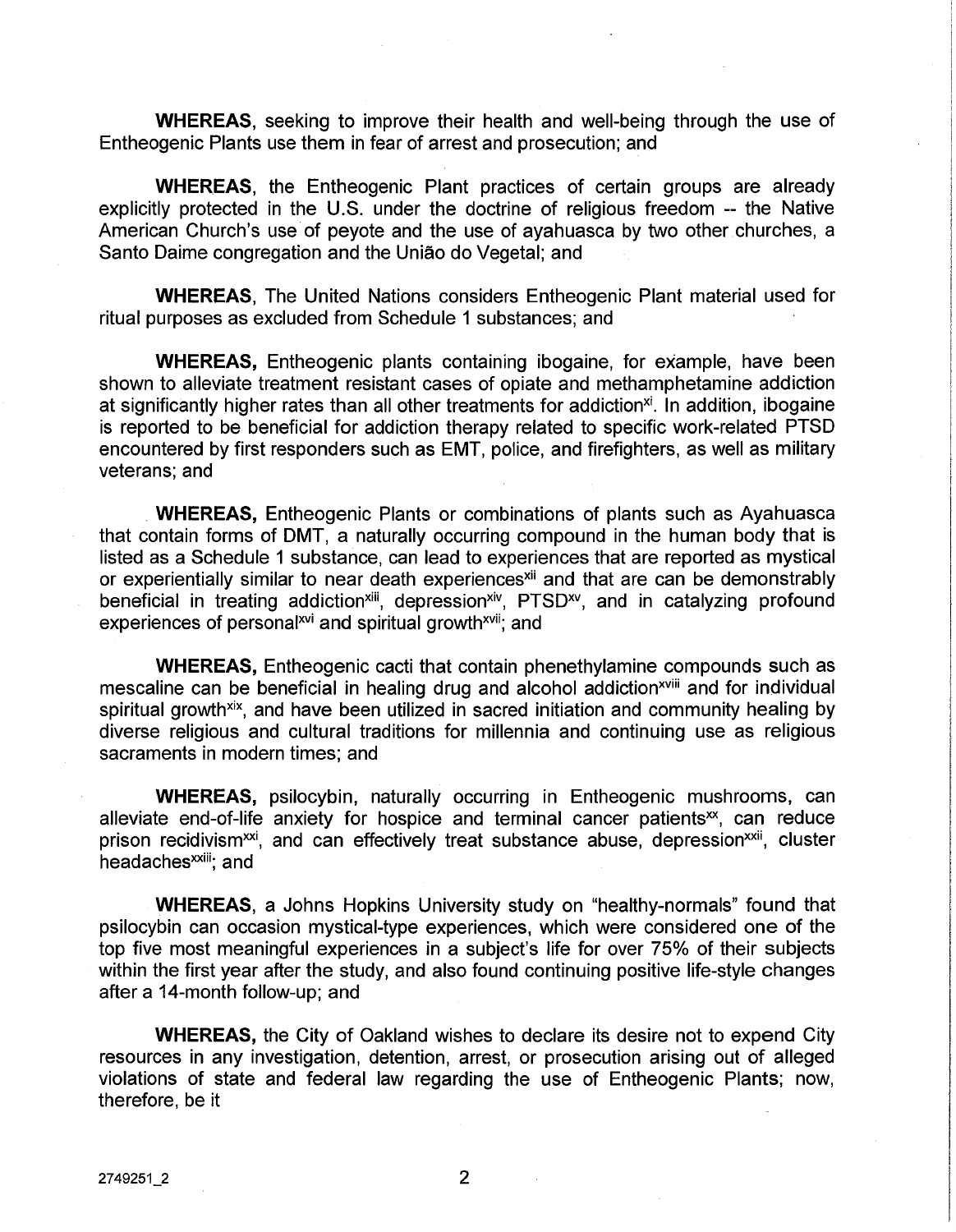**RESOLVED:** That the Mayor and City Council hereby declare that it shall be the policy of the City of Oakland that no department, agency, board, commission, officer or employee of the city, including without limitation, Oakland Police Department personnel, shall use any city funds or resources to assist in the enforcement of laws imposing criminal penalties for the use and possession of Entheogenic Plants by adults; and be it

**FURTHER RESOLVED:** That the Oakland City Council directs the City Administrator to instruct the City's state and federal lobbyists to work in support of decriminalizing all Entheogenic Plants and plant-based compounds that are listed on the Federal Controlled Substances Schedule 1; and be it

**FURTHER RESOLVED:** That the Mayor and City Council hereby declare that it shall be the policy of the City of Oakland that the investigation and arrest of adult persons for planting, cultivating, purchasing, transporting, distributing, engaging in practices with, and/or possessing Entheogenic Plants or plant compounds on the Federal Schedule <sup>1</sup> list shall be amongst the lowest law enforcement priority for the City of Oakland; and be it

**FURTHER RESOLVED:** That the Mayor and City Council call upon the Alameda County District Attorney to cease prosecution of persons involved in the use of Entheogenic Plants or plant-based compounds on the Federal Schedule <sup>1</sup> List; and be it

**FURTHER RESOLVED:** That if any provision of this resolution is declared by a court of competent jurisdiction to be contrary to any statute regulation or judicial decision or its applicability to any agency person or circumstances is held invalid the validity of the remainder of this resolution and it applicability to any other agency person or circumstance shall not be affected.

IN COUNCIL, OAKLAND, CALIFORNIA,

PASSED BY THE FOLLOWING VOTE:

AYES - FORTUNATO BAS, GALLO, GIBSON MCELHANEY, KALB, REID, TAYLOR, THAO AND PRESIDENT KAPLAN

NOES-

ABSENT-

ABSTENTION -

ATTEST:

LATONDA SIMMONS City Clerk and Clerk of the Council of the City of Oakland, California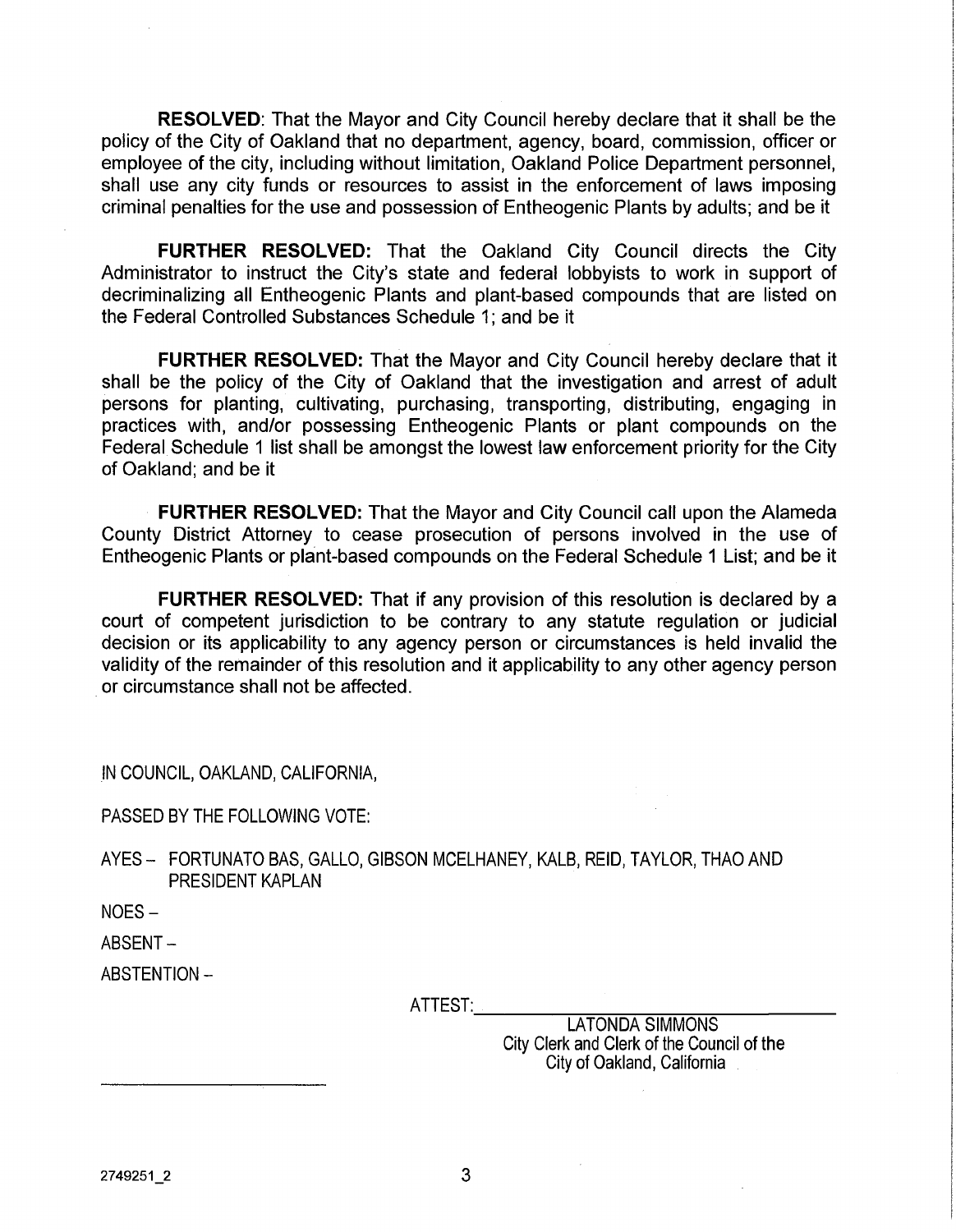### Entheoqens for Personal and Spiritual Growth

- Frecska, E., et al. (2012). Enhancement of Creative Expression and Entoptic Phenomena as After-Effects of Repeated Ayahuasca Ceremonies. *Journal of Psychoactive Drugs 44(3),* pp. 191-199.
- Hartogsohn, I. (2018). The Meaning-Enhancing Properties of Psychedelics and Their Mediator Role in Psychedelic Therapy, Spirituality, and Creativity. *Frontiers in Neuroscience, 12 (*129). doi:10.3389/fnins.2018.00129

**1**

- MacLean, K., et al. (2011). Mystical experiences occasioned by the hallucinogen psilocybin lead to increases in the personality domain of openness. *Journal of Psychopharmacology,* 25(11)1453-1461.
- Móró, L., et al. (2011) Voice of the Psychonauts: Coping, Life Purpose, and Spirituality in Psychedelic Drug Users. *Journal ofPsychoactive Drugs, 43* (3), pp. 188-198. DOI: 10.1080/02791072.2011.605661
- Nour, M., etal. (2017): Psychedelics, Personality and Political Perspectives. *Journal of Psychoactive Drugs.* D0l:10.1080/02791072.2017.1312643
- Sweat, N., et al. (2016). The Associations of Naturalistic Classic Psychedelic Use, Mystical Experience, and Creative Problem Solving. Journal of Psychoactive *Drugs, 48(5),* pp. 344-350, DOI: 10.1080/02791072.2016.1234090

#### ii Entheoqens and Psychological Wellness

- Frecska E., et al., (2016). The Therapeutic Potentials of Ayahuasca: Possible Effects against Various Diseases of Civilization. *Frontiers in Pharmacology,* 7(35). doi: 10.3389/fphar.2016.00035
- McKenna, D. (2004). Clinical investigations of the therapeutic potential of ayahuasca: rationale and regulatory challenges. *Pharmacology & Therapeutics 102(2),* pp. 111-129.
- dos Santos, R. et al. (2017). Effects of the Natural  $\beta$  Carboline Alkaloid Harmine, a Main Constituent of Ayahuasca, in Memory and in the Hippocampus: A Systematic Literature Review of Preclinical Studies. Journal of Psychoactive *Drugs,* 49(1), pp. 1-10, DOI: 10.1080/02791072.2016.1260189
- Wilcox, J. (2014). Psilocybin and Obsessive-Compulsive Disorder. *Journal of Psychoactive Drugs, 46(5),* pp. 393-395. DOI: 10.1080/02791072.2014.963754

## **ii** Entheogens and Physical Wellness

- Djamshidian, A., et al. (2015). "Banisteriopsis caapi, a Forgotten Potential Therapy for Parkinson's Disease?" Movement Disorders Clinical Practice: n/a-n/a.
- Liu, X., et al., (2017) Harmine is an inflammatory inhibitor through the suppression of NF-kB signaling. *Biochemical and Biophysical Research Communications,* <http://dx.doi.Org/10.1016/j.bbrc.2017.05.126>
- Ly et al. (2018). Psychedelics Promote Structural and Functional Neural Plasticity. *Cell Reports 23,* pp. 3170-3182.
- McCleary, J., et al., (1960). Antibiotic activity of an extract of peyote (Lophophora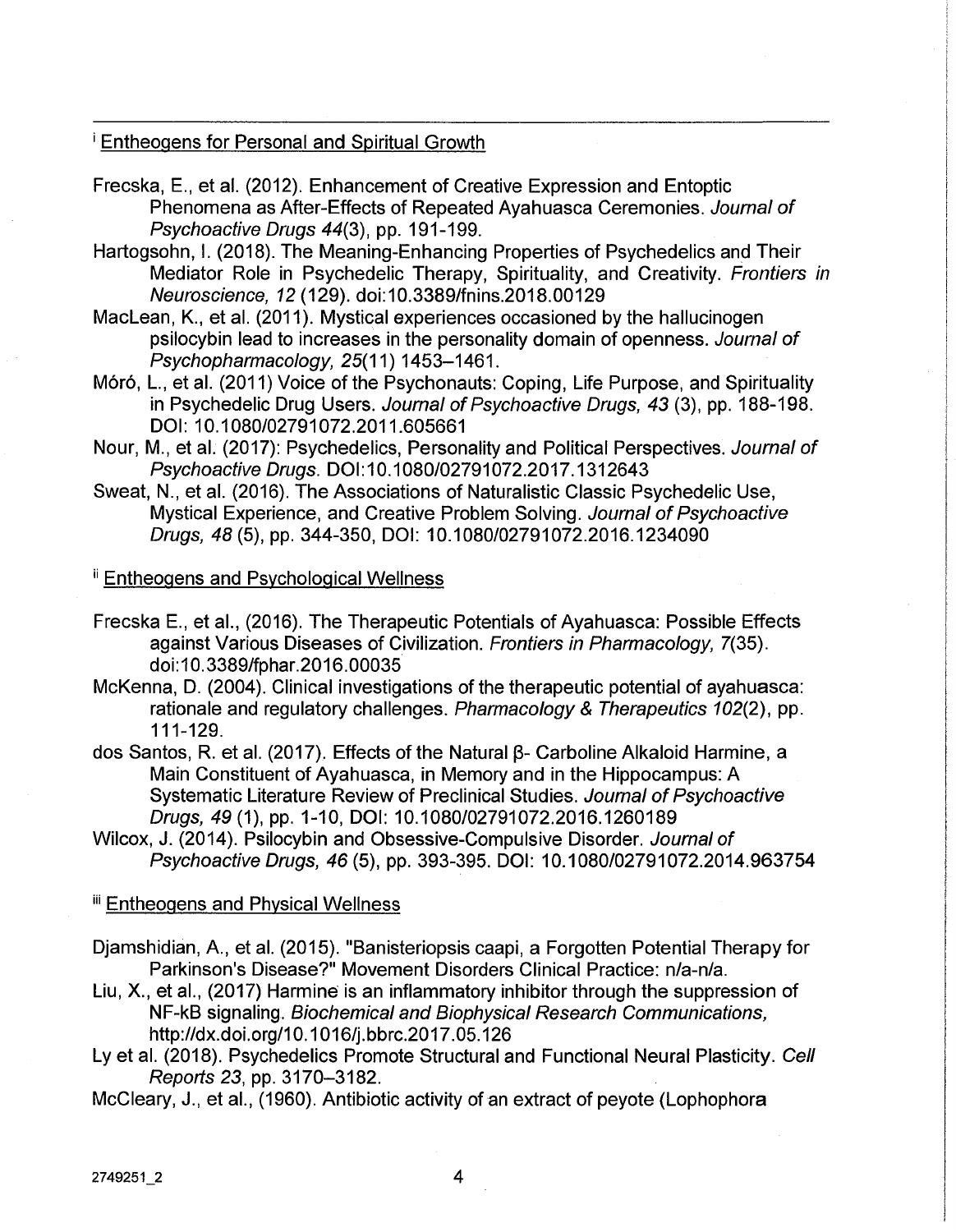Williamii). *Economic Botany, 14(3),* pp. 247-249.

- dos Santos, R. (2014) Immunological Effects of Ayahuasca in Humans. *Journal of Psychoactive Drugs, 46* (5), pp. 383-388.
- Samoylenkoa, V., et al. (2010). Banisteriopsis caapi, a unique combination of MAO inhibitory and antioxidative constituents for the activities relevant to neurodegenerative disorders and Parkinson's disease. *Journal of Ethnopharmacology, 127* (2), pp. 357-367. doi:10.1016/j.jep.2009.10.030.

#### iv Entheoqens and Substance Abuse

- Bogenschutz, M., et al. (2015). Psilocybin-assisted treatment for alcohol dependence: A proof-of-concept study. *Journal ofPsychopharmacology 29(3),* pp. 289-299.
- Bogenschutz, M., and Forcehimes, A. (2017). Development of a Psychotherapeutic Model for Psilocybin-Assisted Treatment of Alcoholism. Journal of Humanistic *Psychology,* 57(4), pp. 389-414.
- Johnson, M. et al. (2017). An online survey of tobacco smoking cessation associated with naturalistic psychedelic use. *Journal of Psychopharmacology* 31 (7), pp. 841-850.
- de Veen, B. (2017) Psilocybin for treating substance use disorders? *Expert Review of Neurotherapeutics, 17(2),* pp. 203-212. DOI: 10.1080/14737175.2016.1220834

#### <sup>v</sup> Entheoqens and Recidivism

Romero, S. (March 28, 2015). In Brazil, some inmates get therapy with hallucinogenic tea. *The New York Times.*

#### vi Entheoqens and Anxiety

Sarris, J., et al. (2013). "Plant-based medicines for anxiety disorders, part 2: a review of clinical studies with supporting preclinical evidence." CNS Drugs 27(4), pp. 301- 319.

#### vii Entheogens and Grief

Gonzalez, D., et al. (2017). Potential Use of Ayahuasca in Grief Therapy. *OMEGA*— *Journal of Death and Dying,* pp. <sup>1</sup> -26.

#### **viii Ayahuasca and Diabetes**

Wang, P. et al., (2015). A high-throughput chemical screen reveals that harminemediated inhibition of DYRK1A increases human pancreatic beta cell replication. *Nature Medicine 21,* pp. 383-388.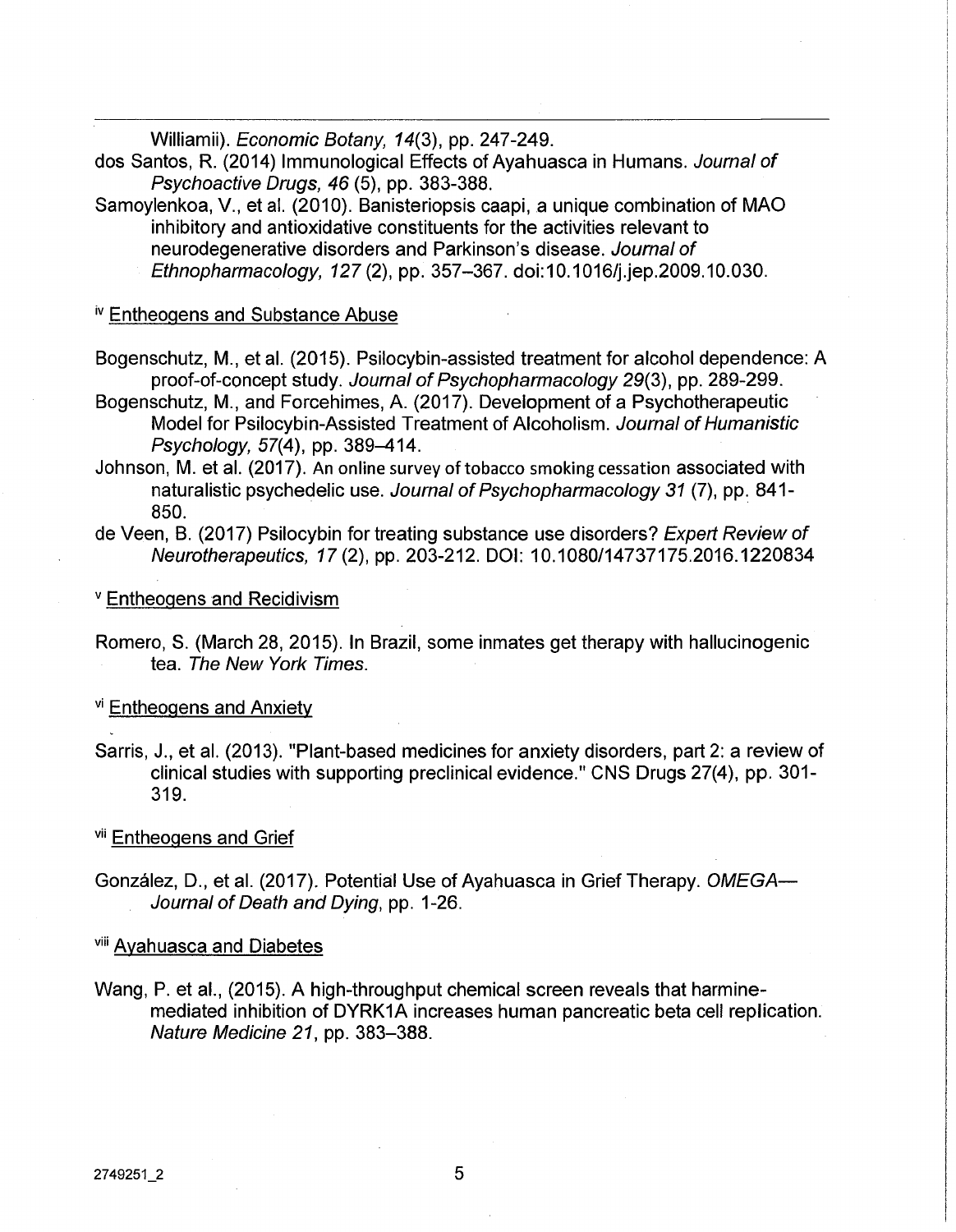#### ix Entheogens and Cluster Headaches

Schindler, E., et al. (2015) Indoleamine Hallucinogens in Cluster Headache: Results of the Clusterbusters Medication Use Survey, Journal of Psychoactive Drugs, 47:5 372-381, DOI: 10.1080/02791072.2015.1107664

#### <sup>x</sup> Historical Use of Entheoqens

- El-Seedi, H., et al. (2005). Prehistoric peyote use: Alkaloid analysis and radiocarbon dating of archaeological specimens of *Lophophora* from Texas. *Journal of Ethnopharmacology* 107(1), pp. 238-242.
- Guzman, G. (2008). Hallucinogenic Mushrooms in Mexico: An Overview. *Economic Botany,* 62(3), pp. 404-412.
- Miller, L. et al., (2019). Chemical evidence for the use of multiple psychotropic plants in a 1,000-year-old ritual bundle from South America. *Proceedings of the National Academy of Sciences.* DOI :10.1073/pnas. 190217411
- Samorini, G. (1992). The Oldest Representations Of Hallucinogenic Mushrooms In The World (Sahara Desert, <sup>9000</sup> - <sup>7000</sup> B.P.). *Integration, Journal of Mind-moving Plants and Culture 2/3.*

#### xi Iboga/lbogaine for Addiction Therapy

- Alper, K., et al. (1999). Treatment of acute opioid withdrawal with ibogaine. *American Journal ofAddictions,* 8(3), 234-242. doi:10.1080/105504999305848
- Brown, T. K. (2013). Ibogaine in the treatment of substance dependence. *Current Drug Abuse Reviews,* 6(1), 3-16. doi: 10.2174/15672050113109990001
- Brown, T. and Alper, K. (2017): Treatment of opioid use disorder with ibogaine: detoxification and drug use outcomes. *The American Journal ofDrug and Alcohol Abuse.* DOI: 10.1080/00952990.2017.1320802
- Luciano, D. (1998). Observations on treatment with ibogaine. *American Journal of Addictions,* 7(1), pp. 89-89. doi:10.1111/j.1521-0391.1998.tb00472.x
- Mash, D., et al. (2001). Ibogaine in the treatment of heroin withdrawal. In K. Alper, & G. A. Cordell (Eds.), *The alkaloids: Chemistry and biology* (1st ed., Vol. 56, pp. 155— 171). London: Academic Press/Elsevier.
- Mash, D., et al., (2018) Ibogaine Detoxification Transitions Opioid and Cocaine Abusers Between Dependence and Abstinence: Clinical Observations and Treatment Outcomes. Frontiers in Pharmacology. 9:529. doi: 10.3389/fphar.2018.00529
- Sheppard, S. G. (1994). A preliminary investigation of ibogaine: Case reports and recommendations for further study. *Journal of Substance Abuse Treatment,* 77(4), 379-385. doi: 10.1016/0740-5472(94)90049-3

## xii Avahuasca Experience similar to Near-Death Experience

Liester, M. B. (2013). Near-death experiences and ayahuasca-induced experiencestwo unique pathways to a phenomenologically similar state of consciousness.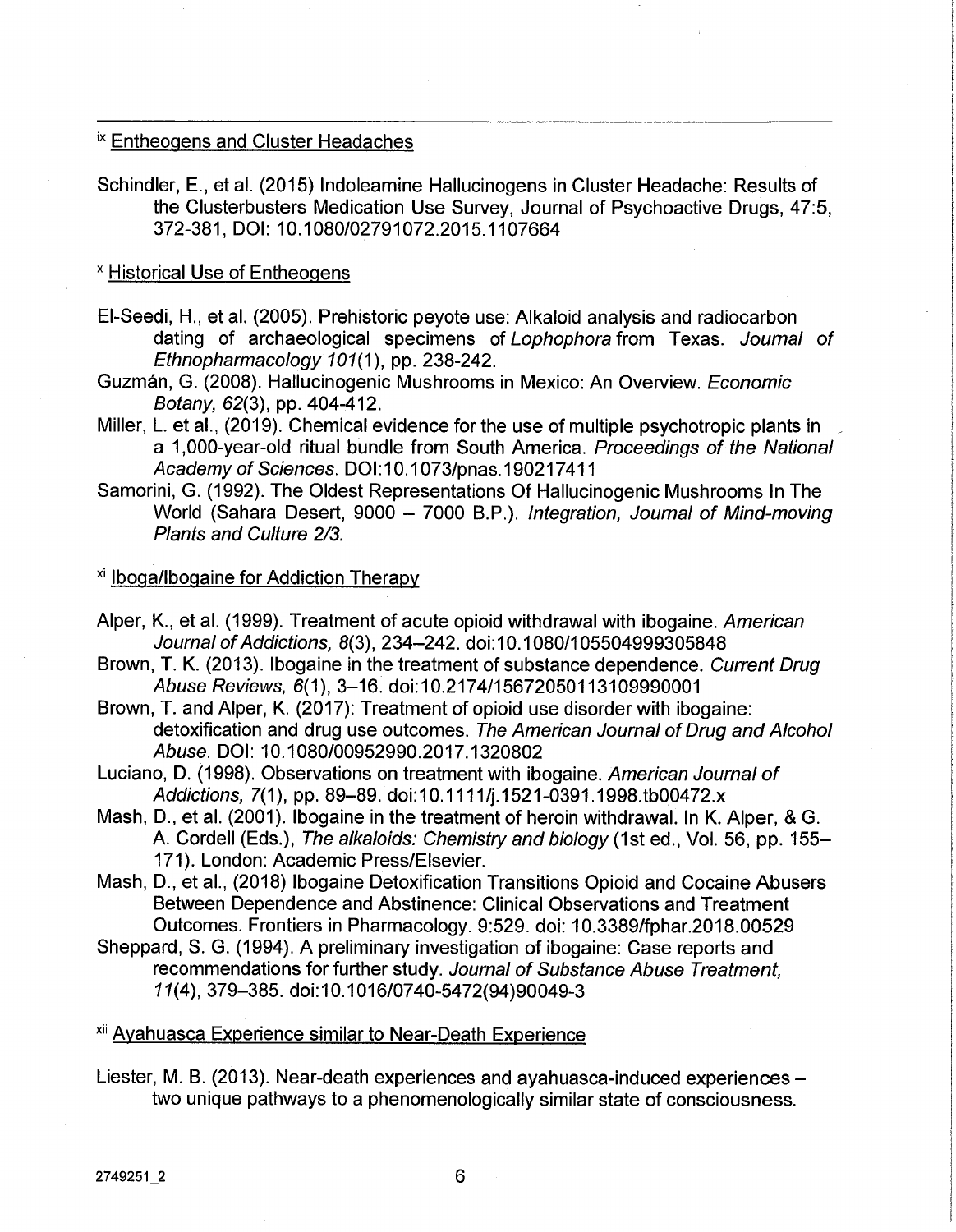*Journal of Transpersonal Psychology* 45(1), p. 24.

#### xiii Avahuasca for Addiction Therapy

- Barbosa, P. et al. (2018) Assessment of Alcohol and Tobacco Use Disorders Among<br>Religious Users of Ayahuasca. *Frontiers in Psychiatry*, 9 (136). Religious Users of Ayahuasca. *Frontiers in Psychiatry, 9* (136). doi:10.3389/fpsyt.2018.00136
- Brierley, D., and Davidson, C. (2012). Developments in harmine pharmacology -Implications for ayahuasca use and drug-dependence treatment. *Progress in Neuro-psychopharmacology & Biology 39(2),* pp. 263-272.
- Liester, M. and Prickett, J. (2012) Hypotheses Regarding the Mechanisms of Ayahuasca in the Treatment of Addictions. *Journal ofPsychoactive Drugs, 44* (3), pp. 200-208. DOI: 10.1080/02791072.2012.704590
- Loizaga-Velder, A. and R. Verres (2014). Therapeutic effects of ritual ayahuasca use in<br>the treatment of substance dependence--qualitative results. Journal of the treatment of substance dependence--qualitative results. *Psychoactive Drugs* 46(1), pp. 63-72.
- Mabit, J., et al. (1996). Takiwasi: The Use of Amazonian Shamanism to Rehabilitate Drug Addicts. *Yearbook of Cross-Cultural Medicine and Psychotherapy.* W. Andritzky. Berlin, International Institute of Cross-Cultural Therapy Research.
- Talina, P., and Sanabriab, E. (2017). Ayahuasca's entwined efficacy: An ethnographic study of ritual healing from addiction. *International Journal ofDrug Policy 44,* pp. 23-30.
- Thomas, G., et al. (2013). Ayahuasca-assisted therapy for addiction: results from a preliminary observational study in Canada. *Current Drug Abuse Review* 6(1), pp. 30-42.

#### **xiv Ayahuasca and Depression**

- Anderson, B. (2012). Ayahuasca as Antidepressant? Psychedelics and Styles of Reasoning in Psychiatry. *Anthropology of Consciousness,* 23(1), pp. 44-59.
- de L. Osório, F., et al. (2015). Antidepressant effects of a single dose of ayahuasca in patients with recurrent depression: a preliminary report. *Revista Brasileira de Psiquiatria 37(*1), pp. 13-20.
- Palhano-Fontes, F., et al. (2014). The Therapeutic Potentials of Ayahuasca in the Treatment of Depression. *The Therapeutic Use ofAyahuasca.* B. C. Labate and C. Cavnar, Springer: Berlin, Heidelberg, pp. 23-39.
- dos Santos, R., et al. (2016). Anti-depressive, anxiolytic, and anti-addictive effects of ayahuasca, psilocybin and lysergic acid diethylamide (LSD): A systematic review of clinical trials published in the last 25 years. *Therapeutic Advances in Psychopharmacology,* 6(3), pp. 193-213. doi:10.1177/2045125316638008

#### w Avahuasca and PTSD

Nielson, J. and Megler, J. (2014). Ayahuasca as a Candidate Therapy for PTSD. *The Therapeutic Use ofAyahuasca.* B. C. Labate and C. Cavnar, Springer: Berlin,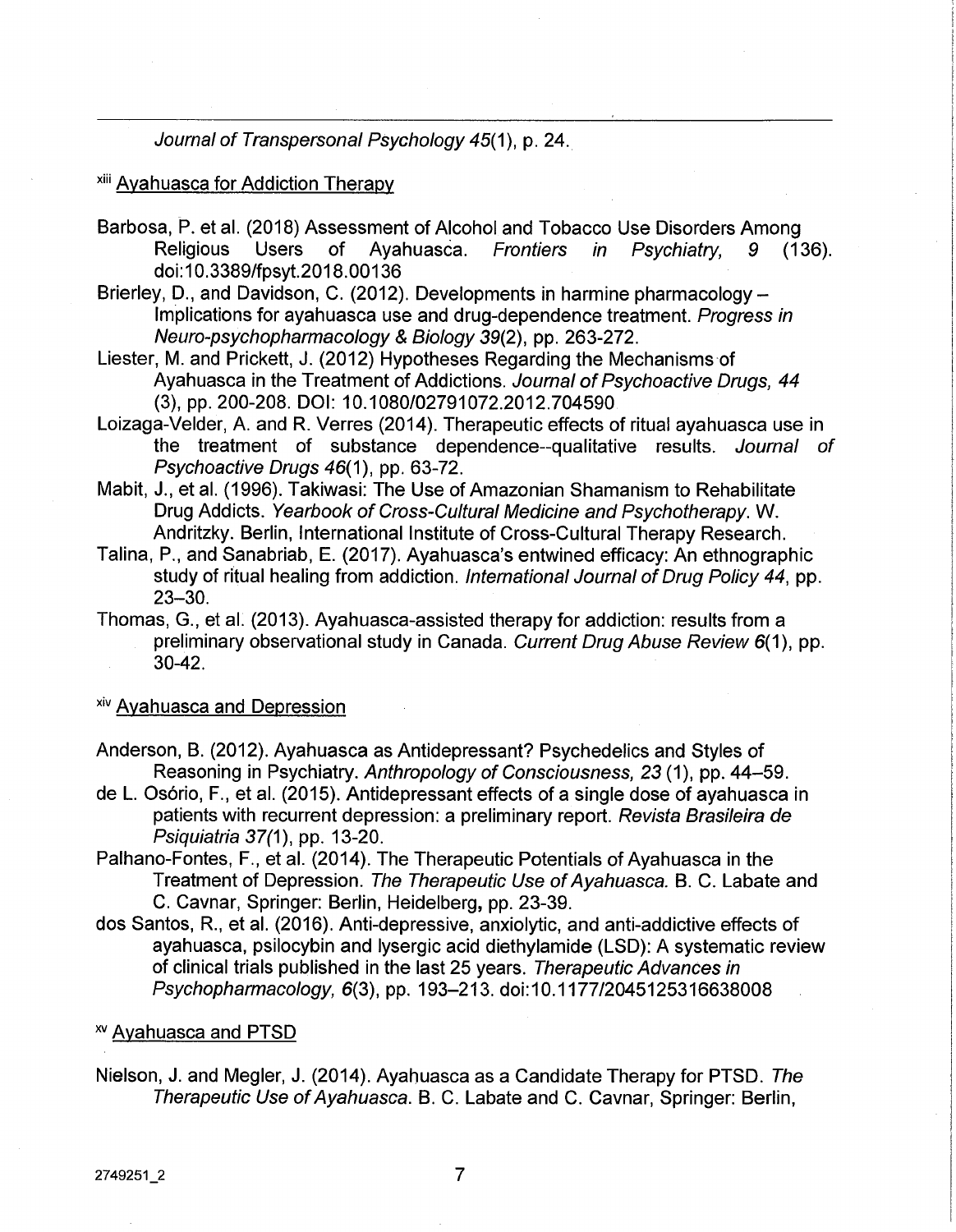#### Heidelberg, pp. 41-58.

#### <sup>xvi</sup> Ayahuasca and Personal Growth

- Bouso, J. C., et al. (2012). "Personality, Psychopathology, Life Attitudes and Neuropsychological Performance among Ritual Users of Ayahuasca: A Longitudinal Study. *PLoS ONE* 7(8).
- Kuypers, K., et al. (2016). Ayahuasca enhances creative divergent thinking while decreasing conventional convergent thinking. *Psychopharmacology.* DOI 10.1007/S00213-016-4377-8
- Soler J., et al. (2018). Four Weekly Ayahuasca Sessions Lead to Increases in "Acceptance" Capacities: A Comparison Study With a Standard 8-Week Mindfulness Training Program. *Frontiers in Pharmacology, 9* (224). doi: 10.3389/fphar.2018.00224

#### **xvii Ayahuasca and Spiritual Growth**

- Harris, R., and Gurel, L. (2012). A Study of Ayahuasca Use in North America. *Journal of Psychoactive Drugs 44(3):* 209-215.
- Trichter, S., et al. (2009). Changes in spirituality among ayahuasca ceremony novice participants. *Journal ofPsychoactive Drugs 41(2),* pp. 121-134.
- Tupper, K. (2010). Entheogenic healing: The spiritual effects and therapeutic potential of ceremonial ayahuasca use. *The healing power of spirituality: How faith helps humans thrive, Volume 3.* J. H. Ellens. Santa Barbara, Praeger: pp. 269-282.
- Tupper, K. W. (2002). Entheogens and Existential Intelligence: The Use of Plant Teachers as Cognitive Tools. *Canadian Journal ofEducation* 27(4), pp. 499-516.

#### xviii Peyote for treatment of alcohol and drug dependence

Winkelman, M. (2014). Psychedelics as Medicines for Substance Abuse Rehabilitation: Evaluating Treatments with LSD, Peyote, Ibogaine and Ayahuasca. *Current Drug Abuse Reviews* 7, pp. 101-116.

#### xix Peyote

- Calabrese, J. (2007). The Therapeutic Use of Peyote in the Native American Church Chapter 3 in Vol. <sup>1</sup> of *Psychedelic Medicine: New Evidence for Hallucinogens as Treatments.* Michael J. Winkelman and Thomas B. Roberts (editors). Westport, CT: Praeger/Greenwood.
- Feeney, K. (2007). The Legal Basis for Religious Peyote Use. Chapter 13 in Vol <sup>1</sup> of *Psychedelic Medicine: New Evidence for Hallucinogens as Treatments.* Michael J. Winkelman and Thomas B. Roberts (editors). Westport, CT: Praeger/Greenwood.